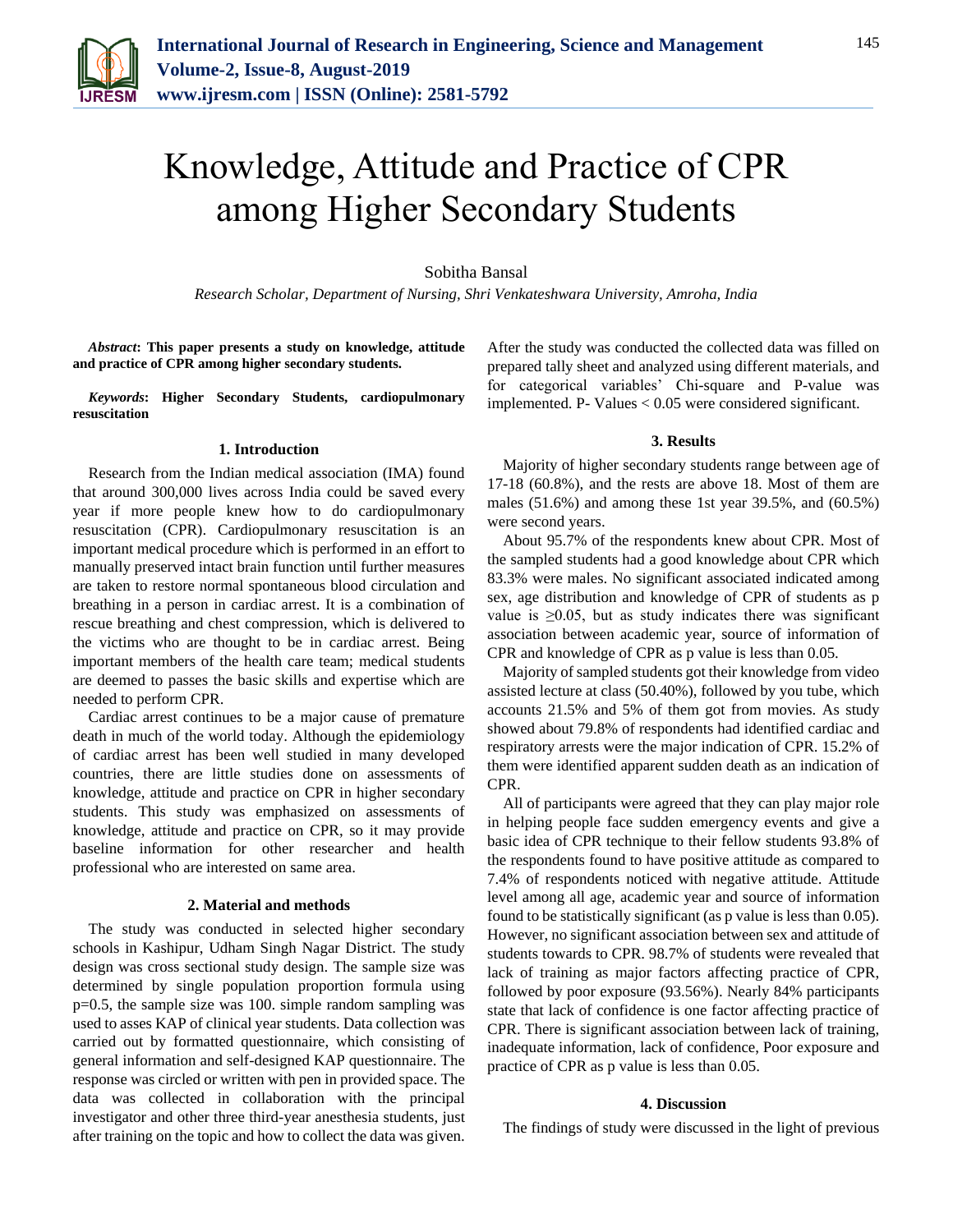

study. This was conducted to assess knowledge, attitude, practice and associating factors with CPR in selected higher secondary schools in Kashipur, Udham Singh Nagar District. About 93.3% of the respondents had excellent knowledge about CPR with and 6.7% of them had poor knowledge. Study conducted on 35 personnel of CPR in a hospital at the Golestan University of Medical Sciences, 2007 in the Northeast of Iran implies the CPR personnel had a good knowledge before education (57%), and it improved significantly to 92% after the lectures and to 94% 2-months later, in all items related to basic and advanced CPR.

Almost all of respondents (98.3%) belief that CPR training before graduation is important, which is higher when compared to study done in Singapore, which accounts 85.5. 93.8% of the respondents found to be positive attitude as compared to 7.4% of respondents noticed with negative attitude. Hence, awareness about importance of CPR before graduation needs to be encouraged in our hospital, and more emphasis should be given to them.

In this study, the respondents (63%) were willing to do chest compression and mouth to mouth ventilation. Only 26.3% participants were not opposed to performing CC and 10.7% were not opposed to performing mouth to mouth ventilation. Similar study conducted at Asahikawa Medical College Hospital a sample size of total 4223 individuals (male 50%) completed the questionnaire, including high school students, teachers, emergency medical technicians, medical nurses and medical students, showed that about 70% the subject had experienced CPR training more than once providers reported willingness performing Chest Compression (CC) and Mouth to Mouth Ventilation (MMV) on a stranger or trauma victim. In this study 98.7% of students were revealed that lack of training as major factors affecting practice of CPR, followed by poor exposure 93.56%. Only 84% participants state that lack of confidence is one factor affecting practice of CPR, which is similar with study done in Korea which nurses need trainings within four months otherwise they forget.

#### **5. Conclusion**

Overall, the majority of students' knowledge, attitude and practices toward CPR in higher secondary schools were not sufficient, favorable and safe enough. Most of the participants got, their knowledge from video assisted lecture at class, followed by you tube. The majority of respondents were eager for do chest compression and Mouth to mouth ventilation. Most of the studied participants didn't practice CPR. Most of the respondents had identified cardiac and respiratory arrests were the major indication of CPR. Overall, Majority of participants had positive attitude about CPR, still it is not sufficiently as CPR is a life-saving measure that every health personnel be quite sure to do it. So as training is a significant factor which reinforces students to initiate CPR.

### **References**

- [1] Chamberlain DA, Hazinski MF. Education in resuscitation: an ILCOR symposium: Utstein Abbey: Stavanger, Norway: June 22–24, 2001. Circulation. 2003; 108:2575–2594.
- [2] Hazinski MF, Markenson D, Neish S, Gerardi M, Hootman J, Nichol G, Taras H, Hickey R, O'Connor R, Potts J, van der Jagt E, Berger S, Schexnayder S, Garson A, Doherty A, Smith S, Response to cardiac arrest and selected life-threatening medical emergencies: the medical emergency response plan for schools–a statement for healthcare providers, policymakers, school administrators, and community leaders. Ann Emerg Med. 2004; 43:83–99
- [3] Nichol G, Thomas E, Callaway CW, Hedges J, Powell JL, Aufderheide TP, Rea T, Lowe R, Brown T, Dreyer J, Davis D, Idris A, Stiell IResuscitation Outcomes Consortium Investigators. Regional variation in out-of-hospital cardiac arrest incidence and outcome. JAMA. 2008; 300:1423–1431.
- [4] Sasson C, Rogers MA, Dahl J, Kellermann AL. Predictors of survival from out-of-hospital cardiac arrest: a systematic review and metaanalysis. Circ Cardiovasc Qual Outcomes. 2009; 3:63–81.
- [5] Van Hoeyweghen RJ, Bossaert LL, Mullie A, Calle P, Martens P, Buylaert WA, Delooz H. Quality and efficiency of bystander CPR. Belgian Cerebral Resuscitation Study Group. Resuscitation. 1993; 26:47– 52.
- [6] Larsen MP, Eisenberg MS, Cummins RO, Hallstrom AP. Predicting survival from out-of-hospital cardiac arrest: a graphic model. Ann Emerg Med. 1993; 22:1652–1658.
- [7] Wik L, Steen PA, Bircher NG. Quality of bystander cardiopulmonary resuscitation influences outcome after prehospital cardiac arrest. Resuscitation. 1994; 28:195–203.
- [8] Gallagher EJ, Lombardi G, Gennis P. Effectiveness of bystander cardiopulmonary resuscitation and survival following out-of-hospital cardiac arrest. JAMA. 1995; 274:1922–1925.
- [9] Valenzuela TD, Roe DJ, Cretin S, Spaite DW, Larsen MP. Estimating effectiveness of cardiac arrest interventions: a logistic regression survival model. Circulation. 1997; 96:3308–3313.
- [10] Waalewijn RA, Tijssen JG, Koster RW. Bystander initiated actions in outof-hospital cardiopulmonary resuscitation: results from the Amsterdam Resuscitation Study (ARRESUST). Resuscitation. 2001; 50:273–279.
- [11] Iwami T, Kawamura T, Hiraide A, Berg RA, Hayashi Y, Nishiuchi T, Kajino K, Yonemoto N, Yukioka H, Sugimoto H, Kakuchi H, Sase K, Yokoyama H, Nonogi H. Effectiveness of bystander-initiated cardiaconly resuscitation for patients with out-of-hospital cardiac arrest. Circulation. 2007; 116:2900–2907.
- [12] Brison R, Davidson JR, Dreyer JF, Jones G, Maloney J, Munkley DP, O'Connor HM, Rowe BH. Cardiac arrest in Ontario: circumstances, community response, role of prehospital defibrillation and predictors of survival. Can Med Assoc J. 1992; 147:191–199.
- [13] SOS-KANTO Study Group. Cardiopulmonary resuscitation by bystanders with chest compression only (SOS-KANTO): an observational study. Lancet.2007; 369:920–926.
- [14] Swor R, Khan I, Domeier R, Honeycutt L, Chu K, Compton S. CPR training and CPR performance: do CPR-trained bystanders perform CPR? Acad Emerg Med. 2006; 13:596–601.
- [15] Hallstrom AP, Ornato JP, Weisfeldt M, Travers A, Christenson J, McBurnie MA, Zalenski R, Becker LB, Schron EB, Proschan M Public Access Defibrillation Trial Investigators.Public-access defibrillation and survival after out-of-hospital cardiac arrest. N Engl J Med.2004; 351:637– 646.
- [16] Peberdy MA, Ottingham LV, Groh WJ, Hedges J, Terndrup TE, Pirrallo RG, Mann NC, Sehra RPAD Investigators. Adverse events associated with lay emergency response programs: the public access defibrillation trial experience. Resuscitation. 2006; 70:59–65.
- [17] Caffrey SL, Willoughby PJ, Pepe PE, Becker LB. Public use of automated external defibrillators. N Engl J Med. 2002; 347:1242–1247.
- [18] Valenzuela TD, Roe DJ, Nichol G, Clark LL, Spaite DW, Hardman RG. Outcomes of rapid defibrillation by security officers after cardiac arrest in casinos. N Engl J Med. 2000; 343:1206–1209.
- [19] White RD, Asplin BR, Bugliosi TF, Hankins DG. High discharge survival rate after out-of-hospital ventricular fibrillation with rapid defibrillation by police and paramedics. Ann Emerg Med. 1996; 28:480–485.